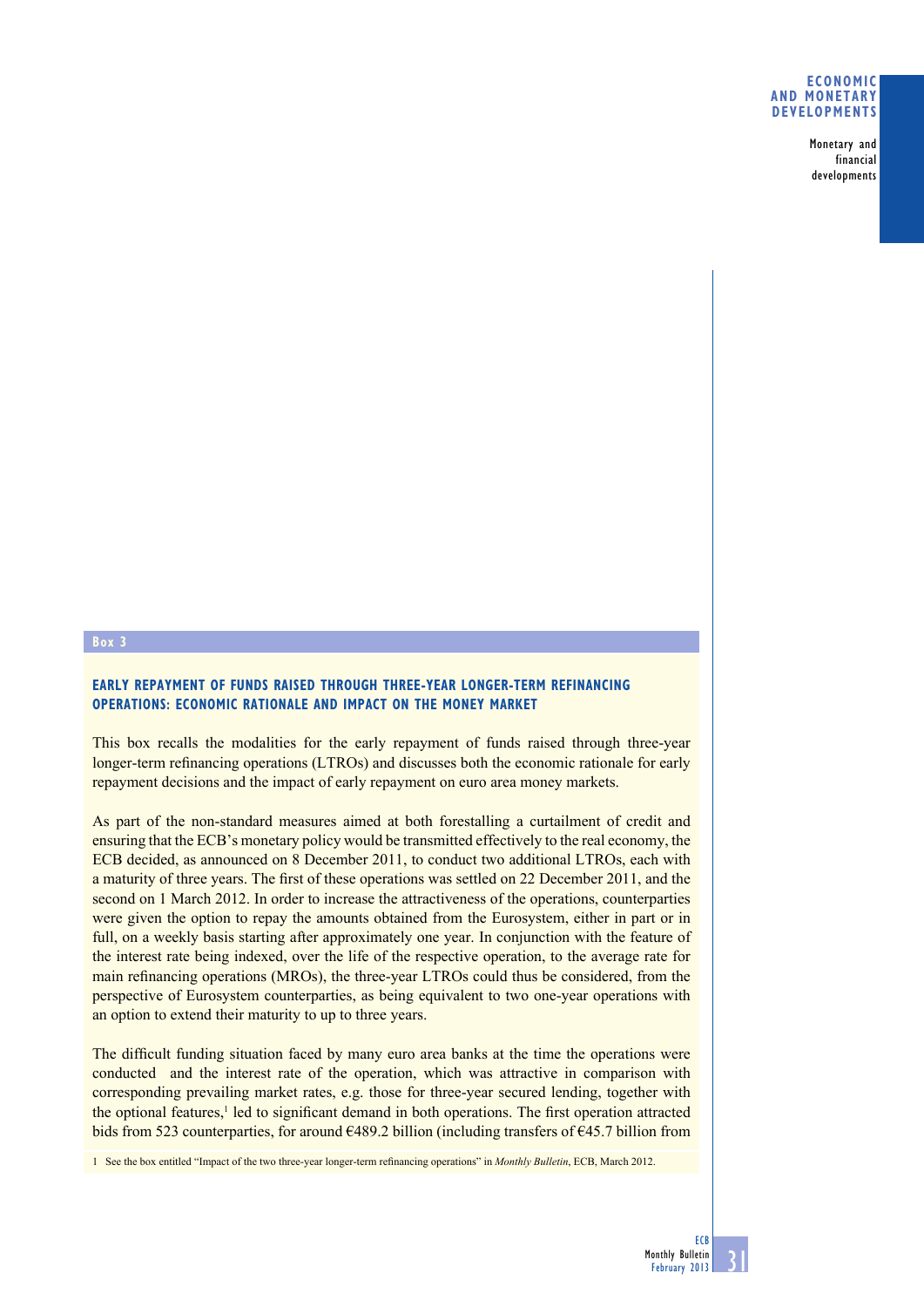the one-year LTRO allotted in October 2011). The volume of the second operation was even larger, attracting bids from 800 counterparties, for around €529.5 billion. Overall, the allotments in both operations resulted in a net increase of around  $\epsilon$ 480 billion in the Eurosystem's liquidity provision.

### **How does early repayment work?**

Counterparties have the option to repay any part of the amounts they have been allotted in the operations, on any day that coincides with the settlement day of an MRO. Counterparties must inform their respective national central bank, giving one week's notice, of the amount they wish to repay. The first three-year LTRO could be repaid as of 30 January 2013 and the second as of 27 February 2013. At 12 noon on the last business day of each week, the ECB announces the total amount that will be repaid and the number of counterparties repaying each LTRO in full or in part is published the following week.

In line with this procedure, counterparties had a first opportunity on 30 January to return the funds they had obtained in the first three-year operation. On Friday, 25 January, the ECB announced the sum total of all intended repayments: 278 counterparties opted to repay €137.2 billion.<sup>2</sup> One week later, on 6 February, an additional  $63.5$  billion was returned by 27 counterparties.

### **Economic factors behind early repayment decisions**

There are various factors that drive counterparties' decisions to pay back three-year LTRO funds early. The most important is that euro area banks' access to funding markets has improved considerably since December 2011, even though funding conditions continue to vary across jurisdictions. Many euro area credit institutions are again able to place senior unsecured and secured bonds in the market, as is evidenced by the significant increase in issuance activity in the second half of 2012. The widespread funding uncertainty prevailing a year ago, which had prompted a large-scale precautionary take-up of the longer-term funding, has diminished considerably in the meantime. Banks' decisions to pay three-year LTRO funds back at this point in time are also driven by the following general factors. First, a widespread tendency to return to a more conservative funding model has led to a reduced overall reliance on funding raised on capital markets and to a relative increase in funding sources that are deemed to be more stable, such as retail deposits. Second, euro area banks are still in the midst of a process of balance sheet adjustment, which is generally associated with less rapid growth, or even a decline of the size of balance sheets, thereby reducing their funding needs.<sup>3</sup> Third, some counterparties appear to have opted for early repayment to signal improvements in their individual funding conditions.

Bank refinancing costs are highly bank-specific and are also, as long as financial market fragmentation persists, driven by country-specific factors. Currently, the cost of 75 basis points for three-year funds still remains very attractive for a large proportion of the euro area credit institutions. For example, the yield on the bulk of euro area bank bonds in the two-year segment is typically in the range of between 1% and 3%. However, not least following recent improvements

<sup>2</sup> See the ECB's website at www.ecb.europa.eu, or the ECB's pages on Bloomberg and Reuters.

<sup>3</sup> See, for example, Special Feature A, entitled "EU bank deleveraging – driving forces and strategies", in *Financial Stability Review*, ECB, June 2012.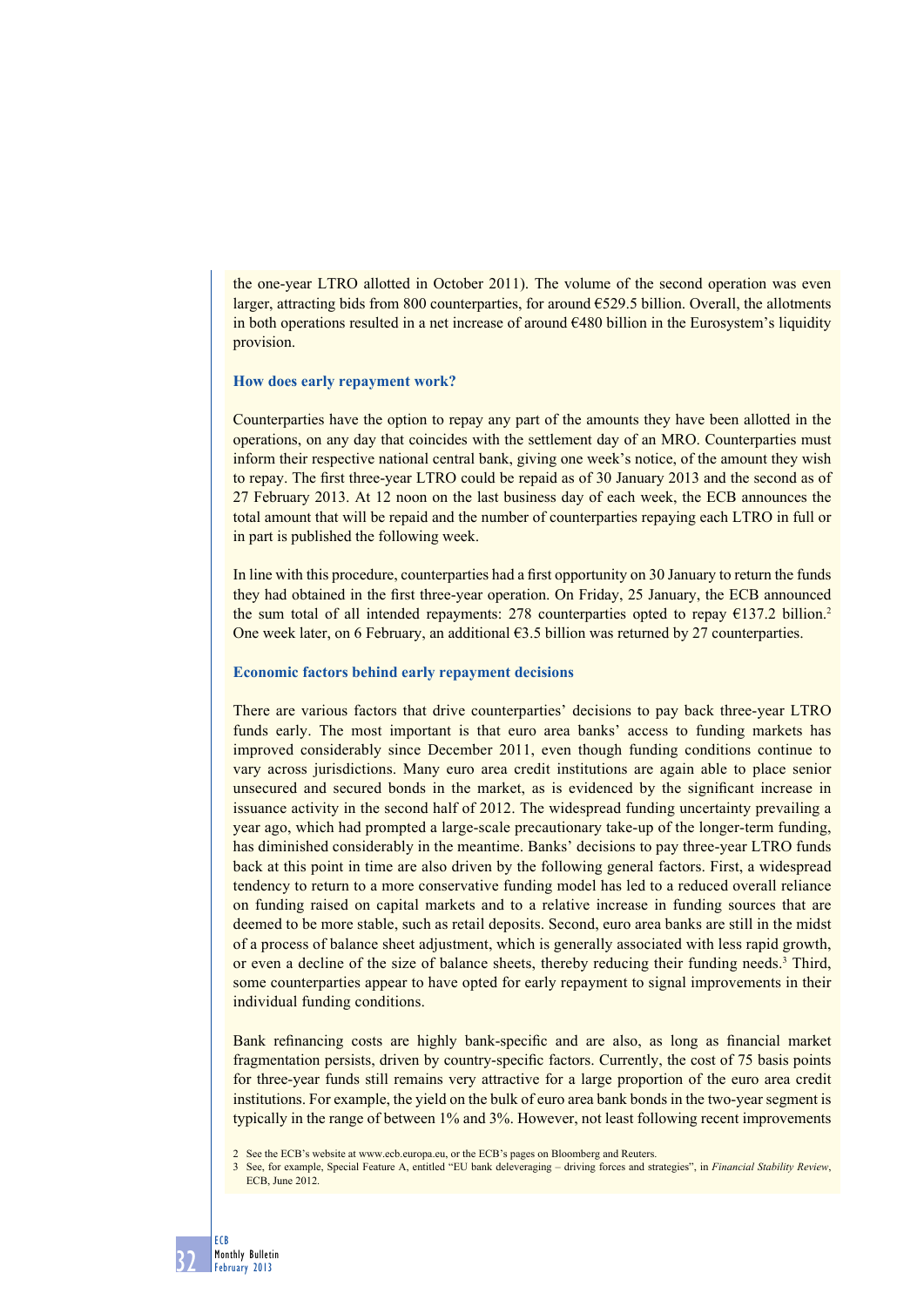## **Economic and monetary developments**

Monetary and financial developments

in banks' funding conditions, a sizeable proportion of the euro area banks is currently able to refinance at conditions that are more favourable than those offered by the three-year LTROs. Overall, as refinancing through the outstanding LTROs remains more attractive than that through market-based funding for large parts of the euro area banking system, the pace of further early repayments should be limited.

## **Impact on euro area money markets**

Since the introduction of fixed rate tenders with full allotment in October 2008, short-term money market rates in the euro area have been influenced by varying degrees of excess liquidity. The fixed rate full-allotment procedure allows banks to obtain as much funding as they desire in all liquidity-providing operations of the Eurosystem. Banks' aggregate demand for central bank liquidity usually exceeds their aggregate liquidity needs as it also includes, among other elements, a precautionary reserve against liquidity shocks. The emergence of such reserve holdings, which replace a fully functioning interbank money market, leads to excess liquidity, defined as the amount of central bank reserves demanded by banks in excess of their needs, which are given by reserve requirements and autonomous factors. These precautionary holdings become particularly pronounced when banks face widespread funding stress.

Excess liquidity can also be considered to be a shift in the probability of each individual bank ending the day with recourse to the deposit facility – rather than with no net recourse to the standing facilities in the case of balanced liquidity conditions. Thereby, excess liquidity causes short-term money market rates to decline and, with the increasing probability of end-of-day recourse to the deposit facility, to also approach the interest rate on the latter. More specifically, large amounts of excess liquidity have caused the average level of short-term money market rates to be set at a small margin above the deposit rate, i.e. significantly below the interest rate applied in MROs.

The large allotment volumes of the two three-year LTROs resulted in the level of excess liquidity rising to around €775 billion in the maintenance period of March 2012, up from €258 billion during the maintenance period of November 2011. Therefore, the two three-year LTROs can be considered to have been a key driver of excess liquidity since December 2011. The increase in excess liquidity, in turn, was associated with overnight rates trading very close to the rate of the deposit facility (see Chart A below for a scatter plot showing the relationship between the EONIA and the level of excess liquidity per maintenance period).

Each point in Chart A represents the average amount of excess liquidity, as well as the associated average spread between the EONIA and the MRO rate in a given maintenance period over the period from January 2007 to January 2013. The spread between EONIA and the MRO rate is bounded by the width of the interest rate corridor, as the EONIA should normally not exceed the rate on the marginal lending facility, nor should it trade below the rate on the deposit facility. For this reason, it is important to consider the prevailing width of the interest rate corridor in each maintenance period, and the observations have been marked accordingly.

The relationship between the level of excess liquidity and the EONIA depends on several factors that go beyond the pattern presented in Chart A. For example, the degree of money market segmentation has an upward influence on the threshold from which the EONIA starts to trade at levels very close to the deposit facility rate. The higher the money market segmentation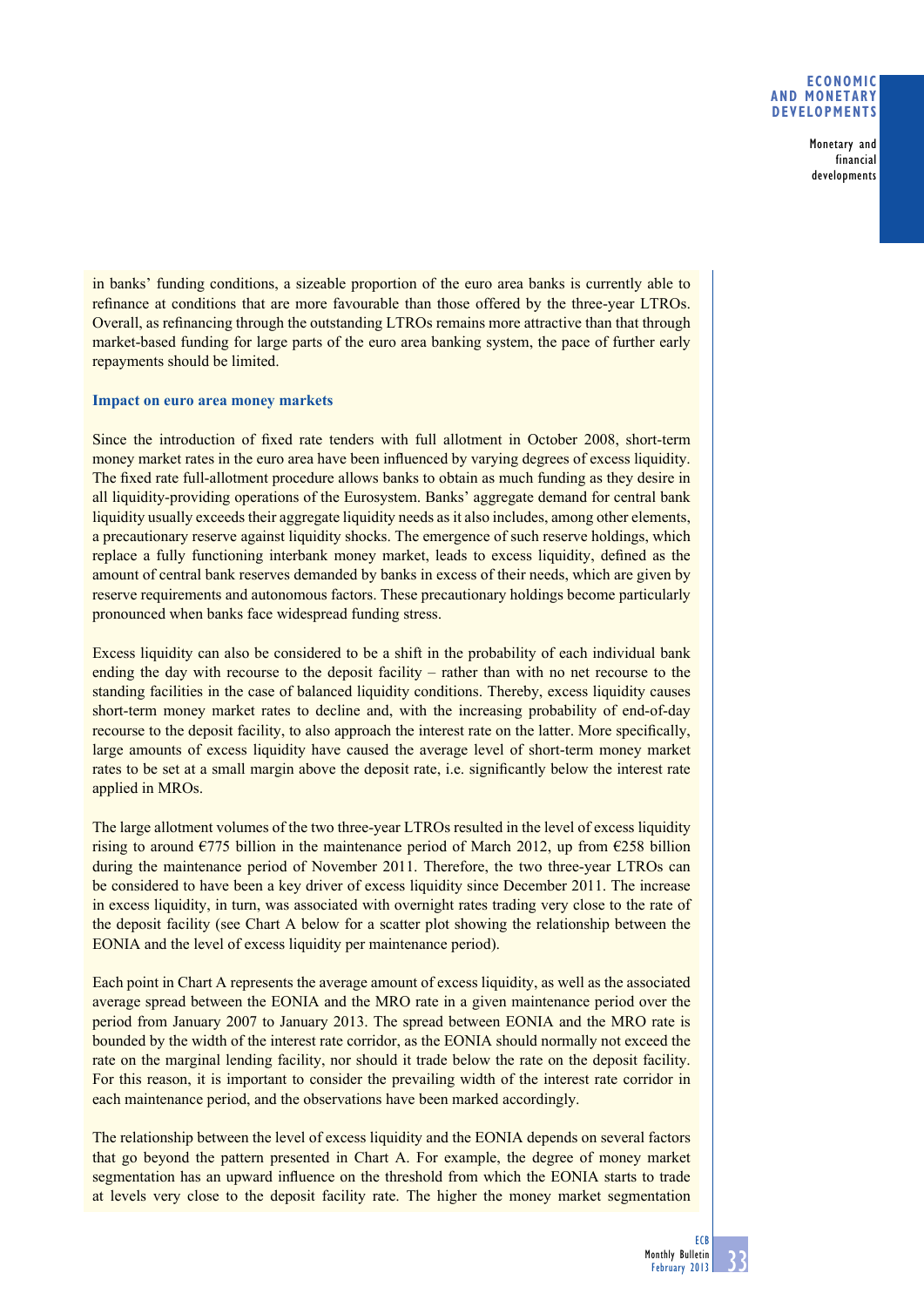(or the higher the financial market stress). the higher is this threshold. This can be seen in Chart A, from the maintenance periods throughout the fourth quarter of 2011. During that period, euro area financial markets were subject to particularly severe stress, leading to a situation in which, even with rather high levels of excess liquidity, the EONIA traded at a higher margin over the deposit rate than would otherwise have been the case in periods of lower financial stress.

In general, it holds that once excess liquidity passes a certain threshold, very short-term money market rates essentially move in parallel with the rate of the deposit facility. A visual assessment of the distribution in Chart A would place this threshold somewhere between €100 and €200 billion (shaded in yellow).



x-axis: excess liquidity (EUR billons) y-axis: EONIA – MRO rate spread (basis points)





Moreover, the relationship depends on expected levels of excess liquidity in the period under consideration, because the minimum reserve

averaging-provision links the days of every maintenance period to each other. Furthermore, the allotment of the two three-year operations led to a significant decline in forward EONIA rates across a wide range of maturities, as it affected market expectations of future levels of excess liquidity, given the "lock-in" of sizeable amounts of excess liquidity for a period of at least one year.

The early repayments of three-year LTRO funds has reduced excess liquidity to some extent and may contribute to a further reduction of expectations of excess liquidity. However, repayment volumes remain too low to significantly affect short-term money market interest rates at present.

Average expected EONIA rates in the months ahead rose sharply after the announcement of the first repayments on 25 January 2013 (see Chart B). The pronounced market reaction suggests that a scenario is starting to be priced into forward short-term money market rates in which excess liquidity could decline towards the threshold values associated with rising short-term money market rates.

There are, however, several factors that speak against such a scenario of sharply increasing shortterm money market rates. First of all, current levels of excess liquidity remain rather high. Significant additional repayment flows would be needed for tangible effects on short-term money market rates to materialise. However, market expectations of future repayment flows are still below those that would be required to trigger significant upward moves in very short-term money market rates. Second, the fixed rate tender procedure will remain in place for all operations at least until June